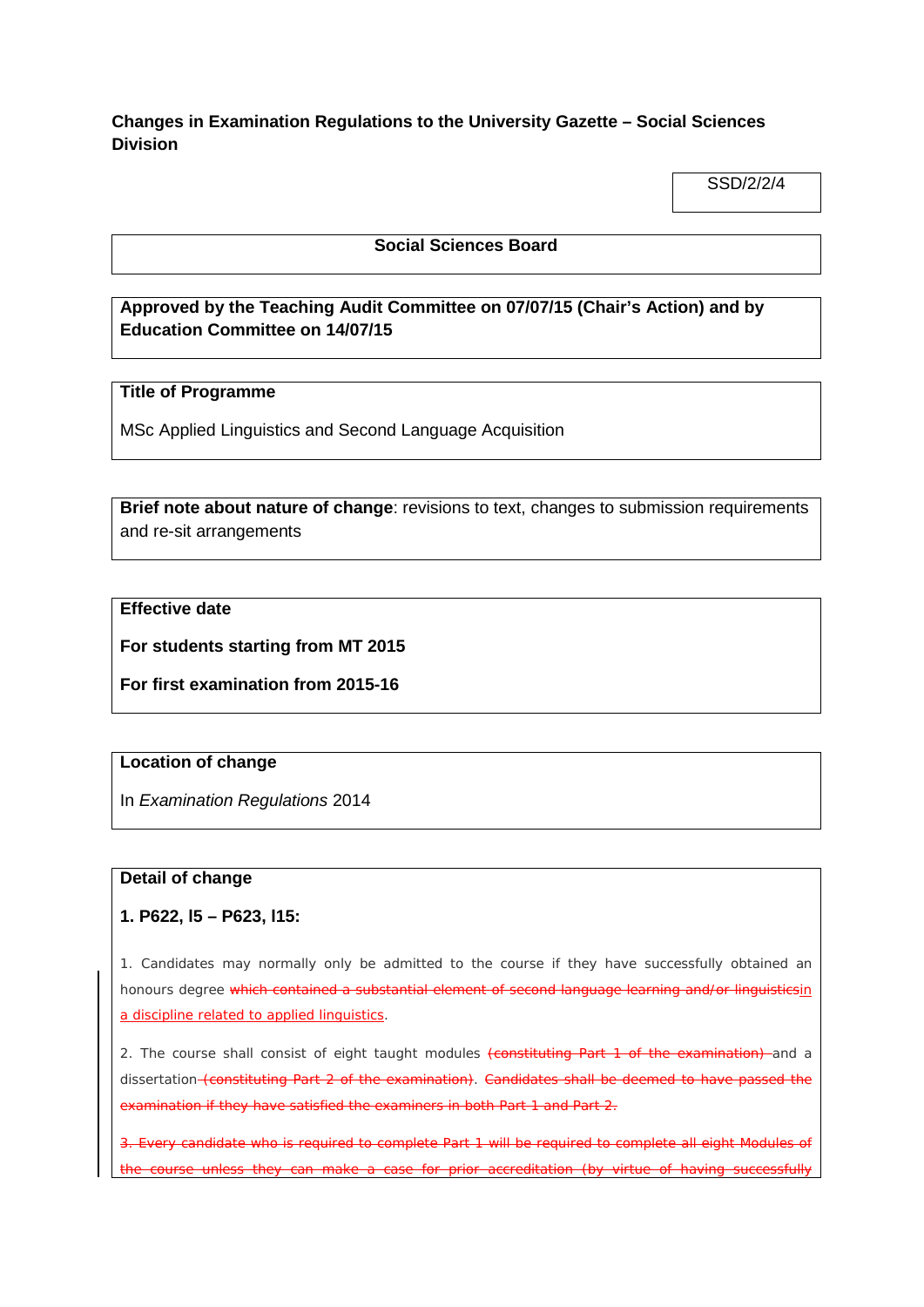completed the Diploma in Education, Modern Foreign Languages), in which case they will be required to complete six Modules, and this will constitute Part 1 of the examination for these candidates. examination or by prior accreditation before four Modules of Part 1 will be released to candidates following of the Examination Board. At the close of the examination in Part  $1$ , a list of candidates shall be published who have satisfied the examiners in that part of the examination.

candidate will be required to satisfy

(i) Satisfactory attendance at the appropriate classroom-based courses;

(ii) Satisfactory performance in both Part 1 and Part 2.

35. An electronic copy of each of the four Michaelmas Term assignments must be uploaded to the Assignments section of the Higher Degrees Weblearn no later than noon on the Friday of Week 0 Hilary Term, and an electronic copy of each of the four Hilary Term assignments must be uploaded to the Assignments section of the Higher Degrees Weblearn no later than noon on the Friday of Week 0 of Trinity Term. Part-time students must submit assignments for two modules on each of these occasions over a period of two years.

46. Candidates will also be required to submit a dissertation of between 15,000 and 20,000 words (including footnotes/endnotes but excluding appendices and references or bibliography) on a subject selected by the candidate in consultation with the supervisor, which must be closely related to one or more of the themes of the course. The subject and title selected by the candidate must be approved by the Course Director at a time to be announced at the beginning of the academic year in which the examination is taken. The subject and title selected by the candidate must Departmental Board not later than the first day of the fifth week of Hilary Term of the course (for fullcandidates) and of the second year of the course (for part-time candidates).

57. Three Two soft bound, word processed or printed copies of the dissertation must be delivered to the Chair of the Examiners, M.Sc. in Applied Linguistics and Second Language Acquisition, c/o Examination Schools, High Street, Oxford, OX2 6PY not later than noon on the last Friday of August of the year in which the final Module examination has been taken. These copies should be anonymous except for the candidate number One copy should be hard bound and two soft bound, the latter of which should be anonymous except for the candidate number. The hard bound copy of the dissertation of each candidate who passes the examination shall be retained by the department for deposit in the departmental library. The dissertation-and must be accompanied by a declaration indicating that it is the candidate's own work. Candidates will also be required to submit an electronic copy of the dissertation to Weblearn by noon on the same day and to submit a hardbound copy of the dissertation to the Department of Education no later than one week after submission of the softbound copies to the Examination Schools. The hard bound copy of the dissertation of each candidate who passes the examination shall be retained by the department for deposit in the departmental library. If Part 1 is the candidate may retake the whole examination of Part 1 one further time on the next occasion If Part 2 is failed the candidate may resubmit the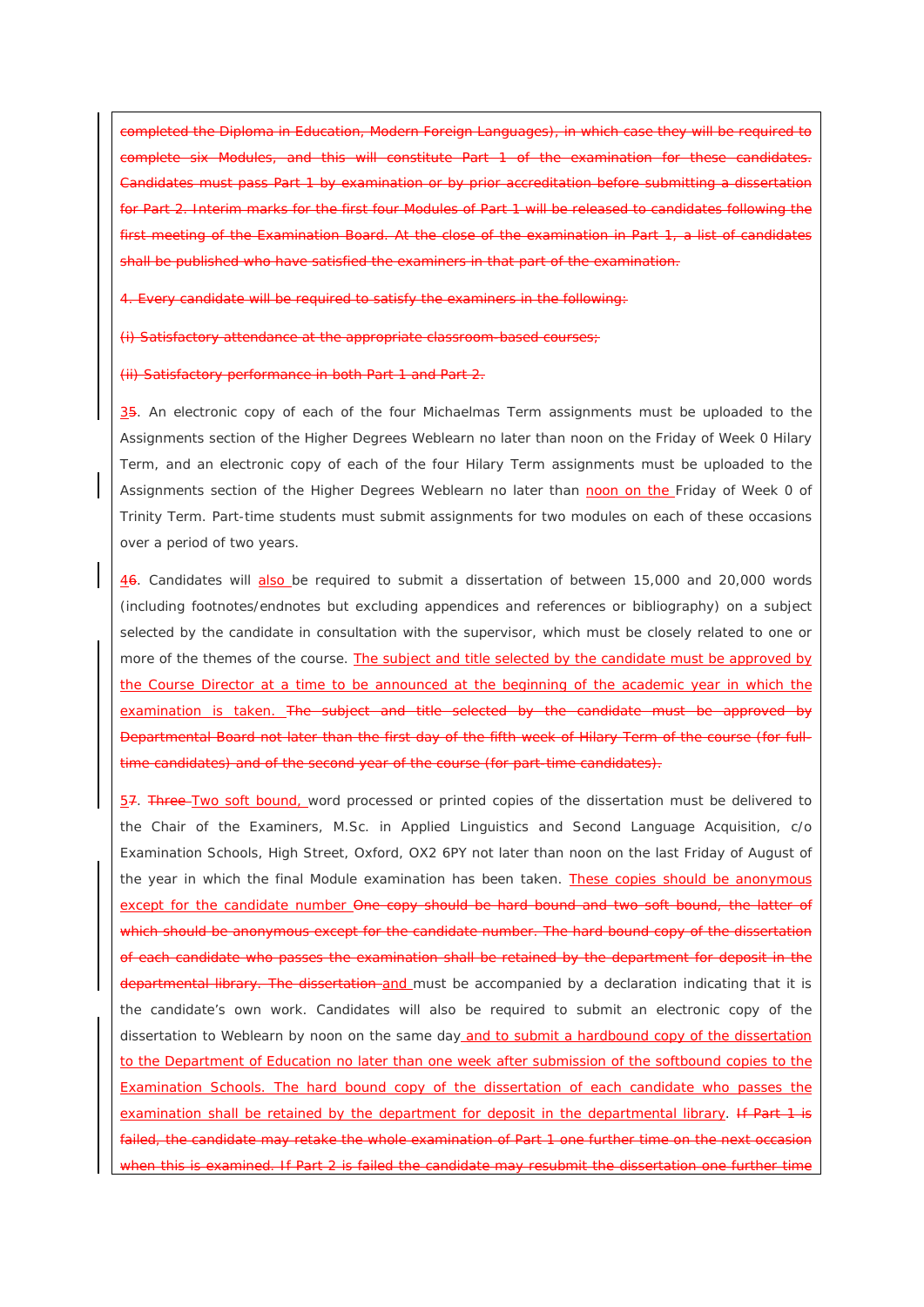on the next occasion when it is examined.

6. If a candidate receives a failing mark for any of the summative assessments, they may resubmit the assessment on one further occasion, either by a date for resubmission which will be published by the Course Director when the results are released, and will be no sooner than 6 weeks from the release of the results, or when the assessment is next examined the following year. If a candidate fails the dissertation, they may resubmit the dissertation one further time on the next occasion when this is examined. Candidates who fail any modules or the dissertation at the first attempt cannot normally be awarded more than 50 at resubmission.

78. The candidate may also be examined orally. The oral examination may only will normally be on the candidate's dissertation.

89. The examiners may award a distinction for excellence in the whole examination.

#### **SCHEDULE**

A First Language Acquisition and Bilingualism

**B Theories, Progression, and Methods** 

**Hndividual and Group Differences** 

*Module D* Input and Interaction

**E** Accessing Meaning

*Module F* Producing and Communicating Meaning

*Module G* Vocabulary Acquisition

*Module H* Error, Analysis, Interlanguage, and Testing

*Optional Double Module:* Teaching English as a Foreign Language Certificate.

#### **Explanatory Notes**

1. Minor text revisions for clarification

2. Removal to references to 'parts' of examinations

3. Clarification of deadline for dissertation title submission

4. Change to allow submission of hard-copy of dissertation one week later than soft-copy submission

5. Changes to re-sit arrangements, to allow for in-year re-sits